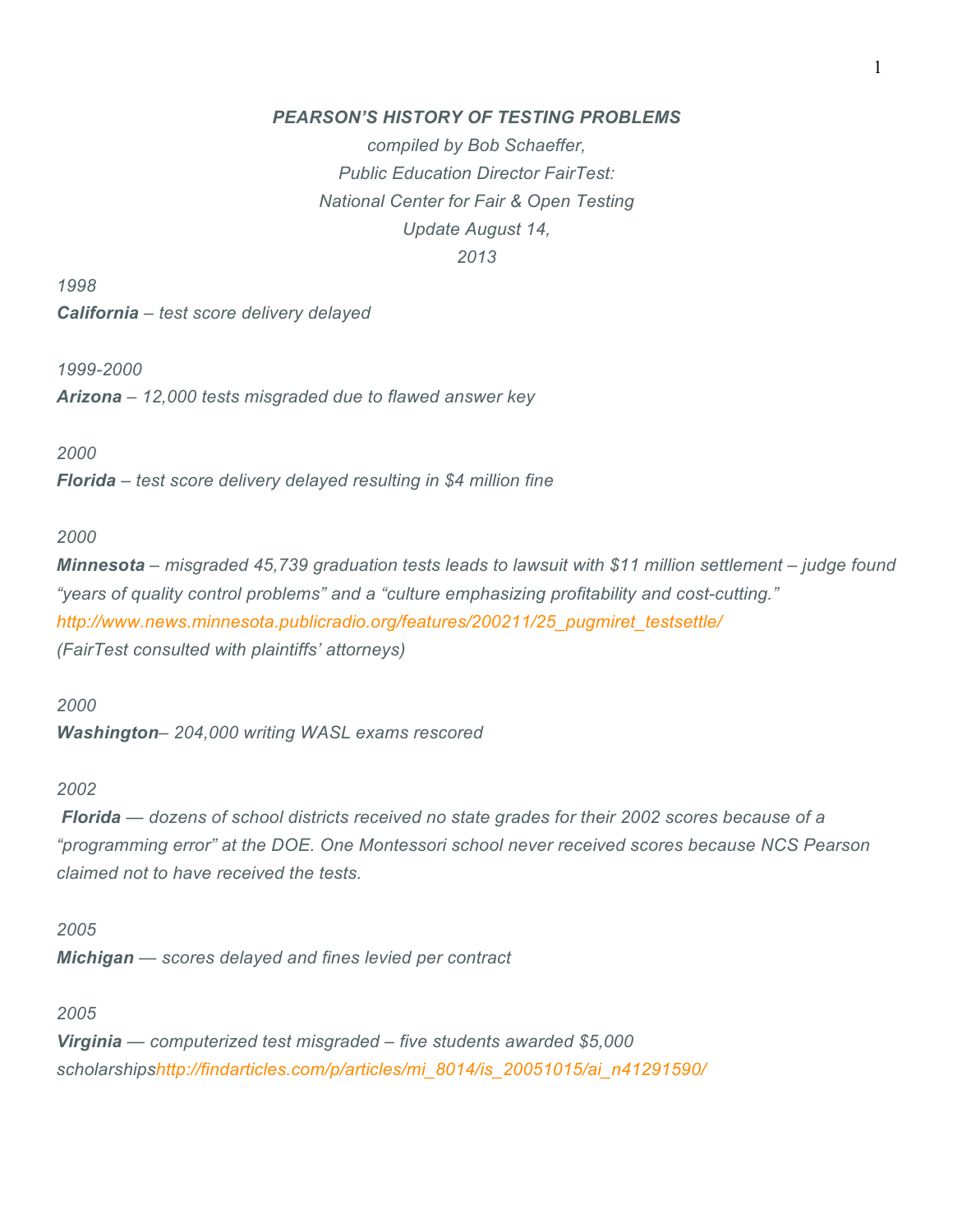## *2005-2006*

*SAT college admissions test – 4400 tests wrongly scored; \$3 million settlement after lawsuit (note FairTest was an expert witness for plaintiffs)*

## *2008*

*South Carolina –"Scoring Error Delays School Report Cards" The State, November 14, 2008*

## *2008-2009*

*Arkansas –first graders forced to retake exam because real test used for practice*

## *2009-2010*

*Wyoming – Pearson's new computer adaptive PAWS flops; state declares company in "complete default of the contract;" \$5.1 million fine accepted after negotiations but not pursued by state governor http://trib.com/news/state-and-regional/article\_d7fae426-7358-5000-a86b-aefcae258a2a.html http://billingsgazette.com/news/state-and-regional/wyoming/article\_263ceb44-833a-11e0-911d-001cc4c002e0.html*

### *2010*

Florida -test score delivery delayed by more than a month - nearly \$15 million in fines imposed and paid. *School superintendents still question score accuracy – http://www.tampabay.com/news/education/k12/florida-hits-fcat-contractor-pearson-with-another-12 million-in-penalties/1110688*

## *2010*

*Minnesota-- results from online science tests taken by 180,000 students delayed due to scoring error http://www.twincities.com/ci\_15533234?nclick\_check=1#*

# *2011*

*Florida –some writing exams delivered to districts without cover sheets, revealing subject students would be asked to write about*

*http://www.tampabay.com/news/education/testing/testmaker-pearson-replaces-faulty-fcats-missing-coversheets/1153508*

### *2011*

# *Florida –*

*new computerized algebra end-of-course exam delivery system crashes on first day of administration http://articles.orlandosentinel.com/2011-05-17/features/os-algebra-test-pearson-problems-*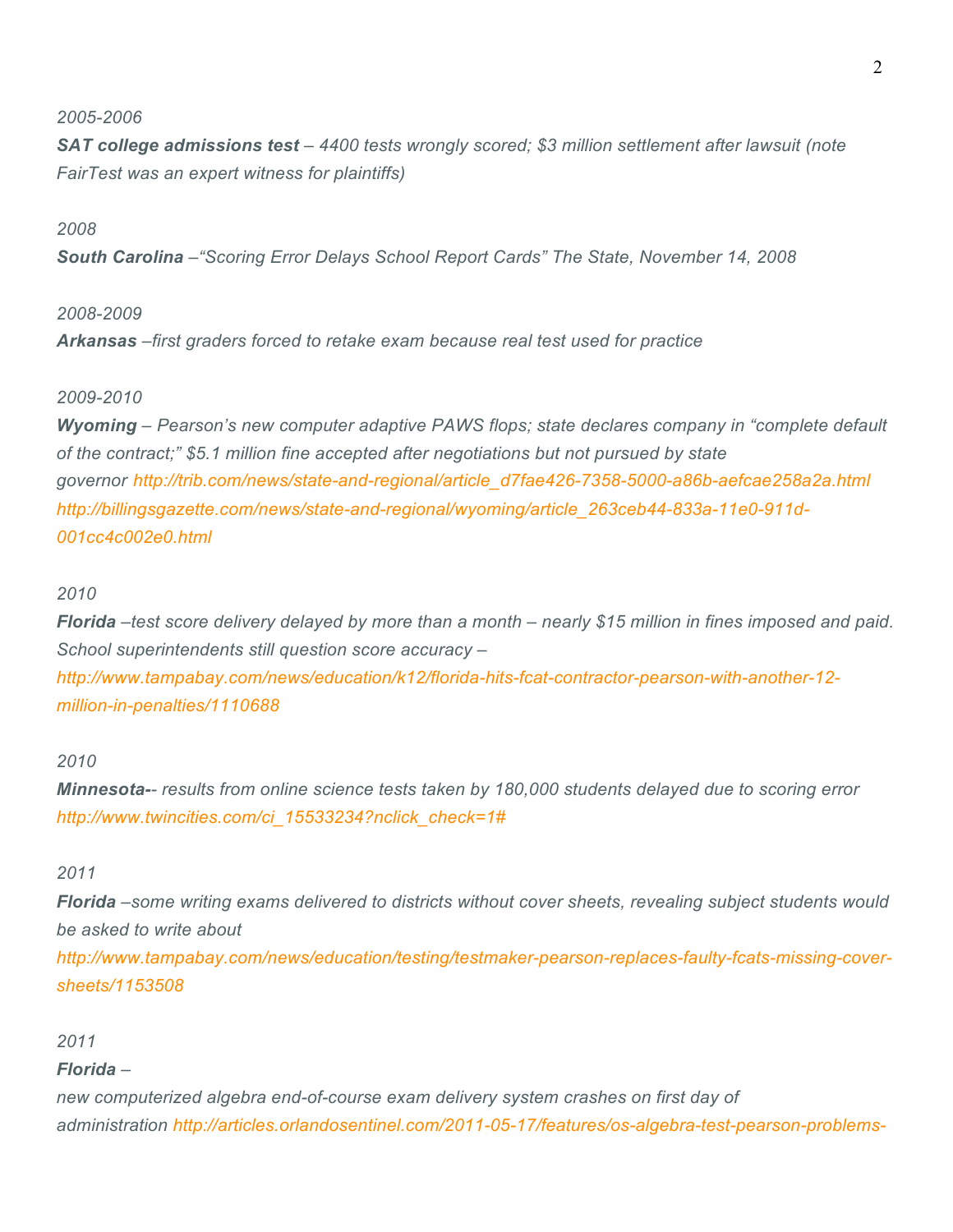## *20110517\_1\_tests-algebra-high-schools*

#### *2011*

*Oklahoma –"data quality issues" cause "unacceptable" delay in score delivery http://newsok.com/errorsin-testing-data-hold-up-results-for-oklahoma-districts-students/article/3597297 Pearson ultimately replaced by CTB/McGraw Hill http://www.tulsaworld.com/news/article.aspx?subjectid=11&articleid=20120714\_19\_A1\_Afters391504*

# *2011*

*Guam –score release delayed because results based on flawed comparison data; government seeks reimbursement —http://www.guampdn.com/article/20111021/NEWS01/110210303*

# *2011*

*Iowa –State Ethics and Campaign Finance Disclosure Board opens investigation of Iowa Education Department director Jason Glass for participating in all-expenses-paid trip to Brazil sponsored by Pearson Foundation — http://news.yahoo.com/formal-complaint-against-iowa-education-chief-190455698.html*

#### *2011*

#### *New York –*

*Attorney General Eric Schneiderman subpoenas financial records from Pearson Education and Pearson Foundation concerning their sponsorship of global junkets for dozens of state education leaders – http://www.nytimes.com/2011/12/22/education/new-york-attorney-general-is-investigating-pearsoneducation.html*

#### *2011*

*Wyoming –Board of Education replaces Pearson as state's test vendor after widespread technical problems with online exam*

*(http://billingsgazette.com/news/state-and-regional/wyoming/state-education-officials-choose-new-pawsvendor/article\_6ba18e9f-858c-5846-8274-db31c13494c1.html)*

#### *2012*

### *New York –*

*"Pineapple and the Hare" nonsense test question removed from exams after bloggers demonstrate that it was previously administered in at least half a dozen other states –*

*http://www.nytimes.com/2012/04/21/nyregion/standardized-testing-is-blamed-for-question-about-a-*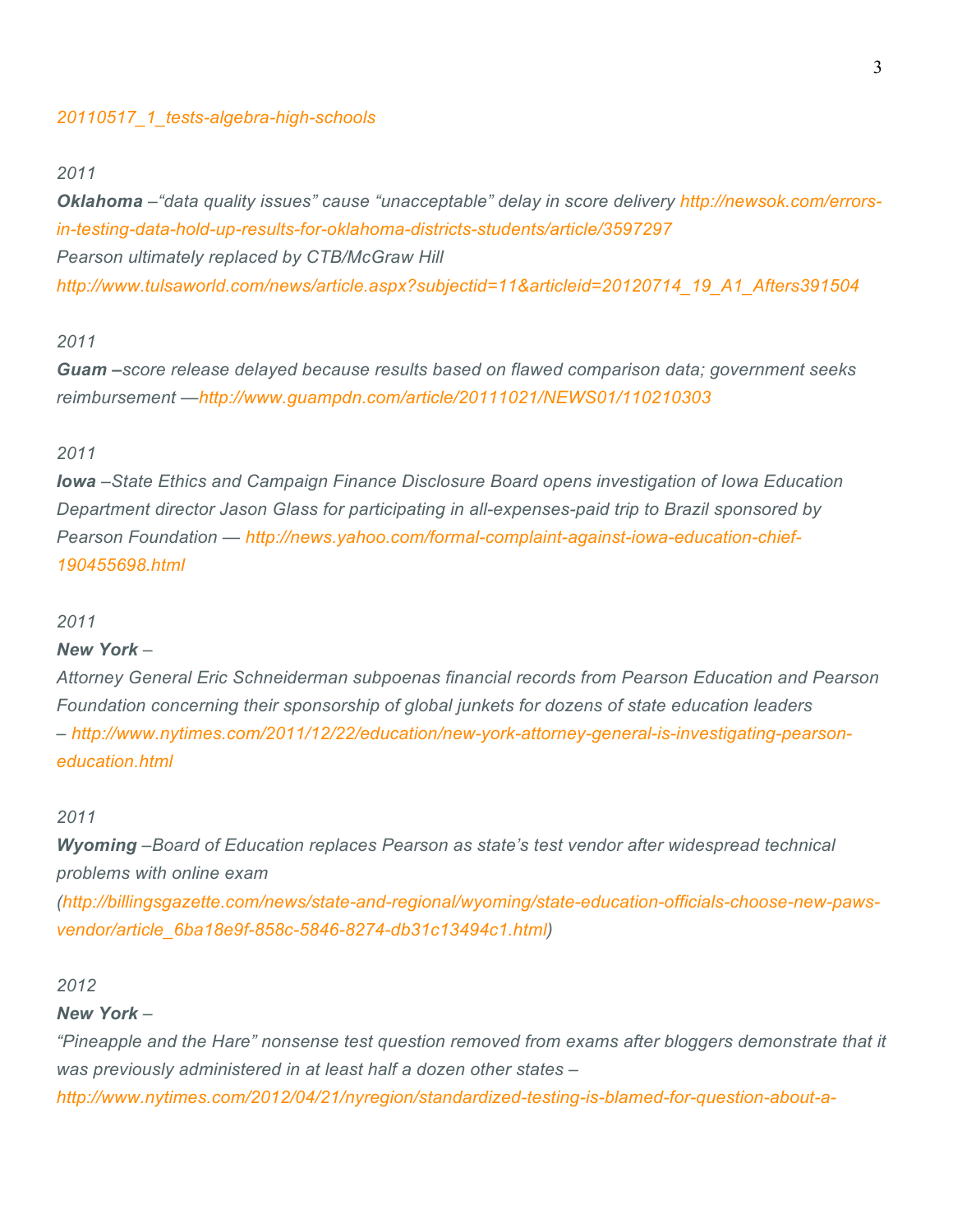### *sleeveless-pineapple.html*

#### *2012*

New York –More than two dozen additional errors found in New York State tests developed by Pearson – *http://online.wsj.com/article/SB10001424052702304203604577394492500145150.html*

# *2012*

## *Florida –*

After percentage of fourth grades found "proficient" plunges from 81% to 27% in one year, state Board of *Education emergency meeting "fixes" scores on FCAT Writing Test by changing definition of proficiency. http://www.clickorlando.com/news/Passing-score-lowered-for-FCAT-Writing-exam/- /1637132/13396234/-/k1ckc2z/-/index.html*

### *2012*

### *Virginia –*

*Error on computerized 3rd and 6th grade SOL tests causes state to offer free retakes. http://www.newsplex.com/home/headlines/Error\_on\_SOL\_Reading\_Test\_Gives\_Students\_Option\_to\_Ret ake\_154191285.html*

### *2012*

*New York –Parents have their children boycott "field test" of new exam questions because of concerns about Pearson's process http://rochesterhomepage.net/fulltext?nxd\_id=322122*

#### *2012*

*Oklahoma –After major test delivery delays, state replaces Pearson as its testing contractor http://www.tulsaworld.com/news/article.aspx?subjectid=19&articleid=20120714\_19\_A1\_Afters391504*

# *2012*

*New York –More than 7,000 New York City elementary and middle school students wrongly blocked from graduation by inaccurate "preliminary scores" on Pearson tests http://www.nypost.com/p/news/local/ed\_blunder\_mad\_grads\_JI2z8N6tA6Td0FGiwYSraP*

*2012 New York –State officials warn Pearson about potential fines if tests have more errors http://www.nydailynews.com/new-york/education/fines-bad-questions-state-tests-article-1.1187220*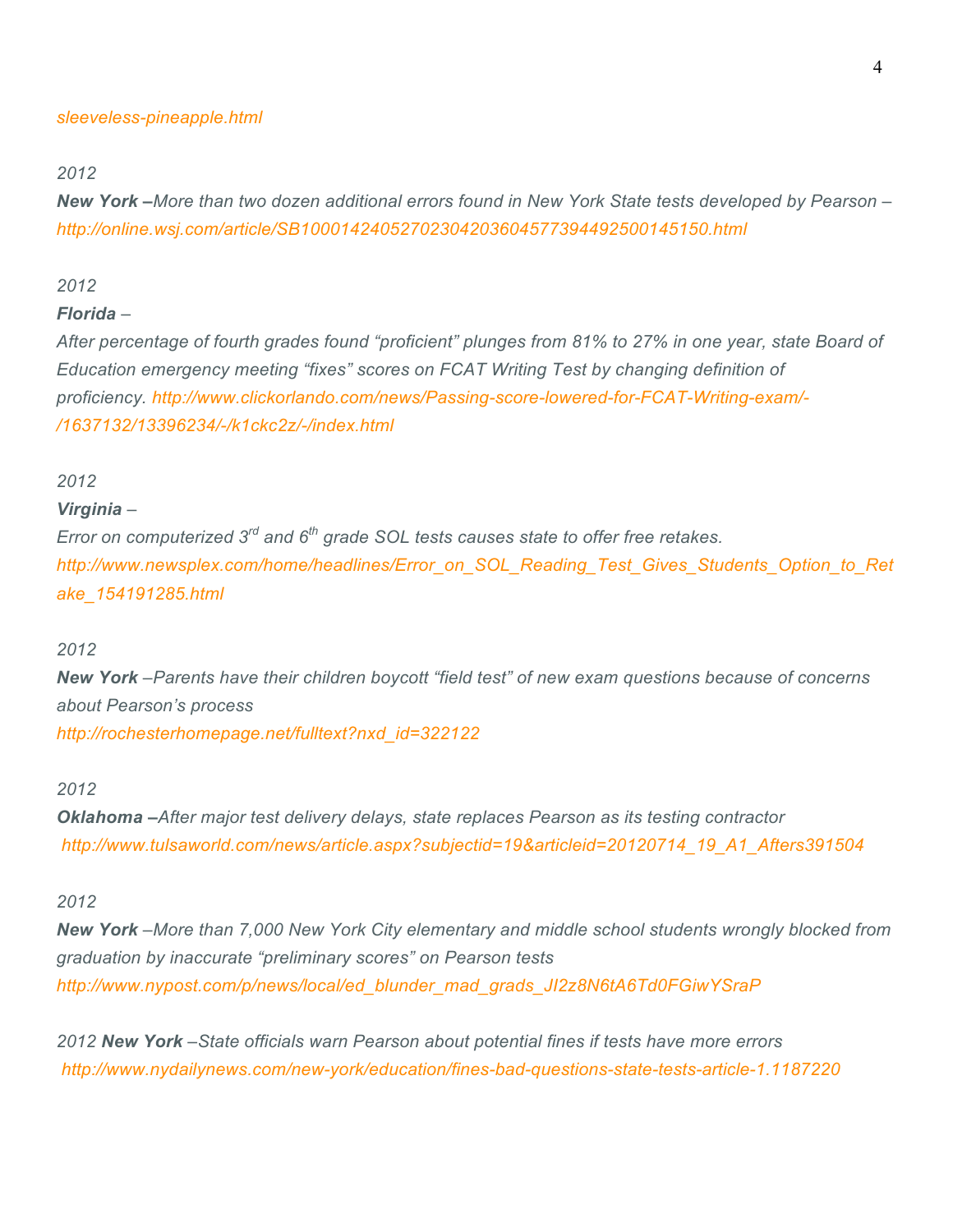# *2012*

*Mississippi – Pearson pays \$623,000 for scoring error repeated over four years that blocked graduation for five students and wrongly lowered scores for 121 others http://www.clarionledger.com/article/20121025/NEWS01/310240052/Pearson-North-America-scoringerror-prevented-5-Mississippi-students-from-graduating-affected-121-others*

# *2012*

*Texas –Pearson computer failure blocks thousands of students from taking state-mandated exam by displaying error message at log on*

*http://www.statesman.com/news/news/local-education/computer-glitch-prevents-some-texas-studentsfrom-/nTMCP/*

# *2013*

*New York –Passages from Pearson textbooks appear in Pearson-designed statewide test, giving unfair advantage to students who used those materials http://www.nydailynews.com/new-york/practice-material-found-upstate-exams-article-1.1321448*

## *2013*

*New York –Pearson makes three test scoring mistakes blocking nearly 5,000 students from gifted-andtalented program eligibility http://www.nytimes.com/2013/04/20/education/score-corrections-qualify-nearly-2700-more-pupils-forgifted-programs.html*

# *2013*

*Worldwide– Pearson VUE testing centers around the globe experience major technical problems, leaving thousands unable to take scheduled exams or register for new ones http://www.insidehighered.com/quicktakes/2013/04/26/pearson-vue-test-centers-experience-majorproblems*

### *2013*

*New York –Second error found in New York City gifted-and-talented test scoring makes 300 more students eligible for special programs http://www.nytimes.com/2013/05/11/education/new-error-found-in-test-scoring-for-gifted-programs.html*

# *2013*

*England, Wales and Northern Ireland – General Certificate of Secondary Education exam in math leaves out questions and duplicates some others*